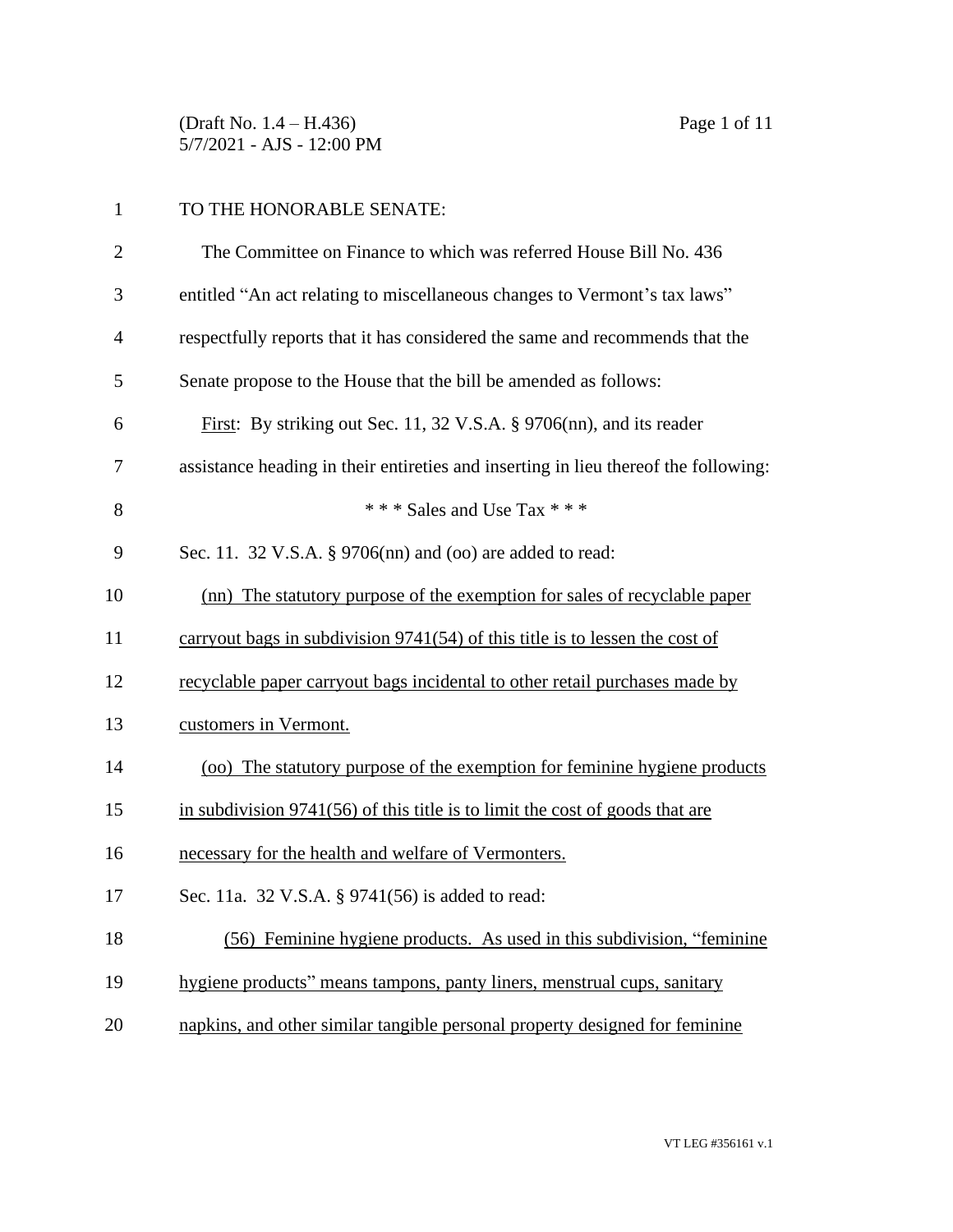(Draft No. 1.4 – H.436) Page 2 of 11 5/7/2021 - AJS - 12:00 PM

| $\mathbf{1}$   | hygiene in connection with the human menstrual cycle but does not include    |
|----------------|------------------------------------------------------------------------------|
| $\overline{2}$ | "grooming and hygiene products" as defined in this chapter.                  |
| 3              | Second: By striking out Sec. 17, effective dates, and its reader assistance  |
| $\overline{4}$ | heading in their entireties and inserting in lieu thereof the following:     |
| 5              | *** Education Property Tax; Yields; Nonhomestead Rate ***                    |
| 6              | Sec. 17. PROPERTY DOLLAR EQUIVALENT YIELD, INCOME DOLLAR                     |
| 7              | EQUIVALENT YIELD, AND NONHOMESTEAD RATE FOR                                  |
| 8              | FISCAL YEAR 2022                                                             |
| 9              | (a) Pursuant to 32 V.S.A. § 5402b(b), for fiscal year 2022 only, the         |
| 10             | property dollar equivalent yield shall be \$11,202.00.                       |
| 11             | (b) Pursuant to 32 V.S.A. § 5402b(b), for fiscal year 2022 only, the income  |
| 12             | dollar equivalent yield shall be \$13,770.00.                                |
| 13             | (c) Notwithstanding 32 V.S.A. § $5402(a)(1)$ and any other provision of law  |
| 14             | to the contrary, the tax rate for nonhomestead property for fiscal year 2022 |
| 15             | shall be \$1.628 per \$100.00 of equalized education property value.         |
| 16             | *** Exclusion from Excess Spending Penalty; Capital Project Costs ***        |
| 17             | Sec. 18. 16 V.S.A. § 4001 is amended to read:                                |
| 18             | § 4001. DEFINITIONS                                                          |
| 19             | As used in this chapter:                                                     |
| 20             | * * *                                                                        |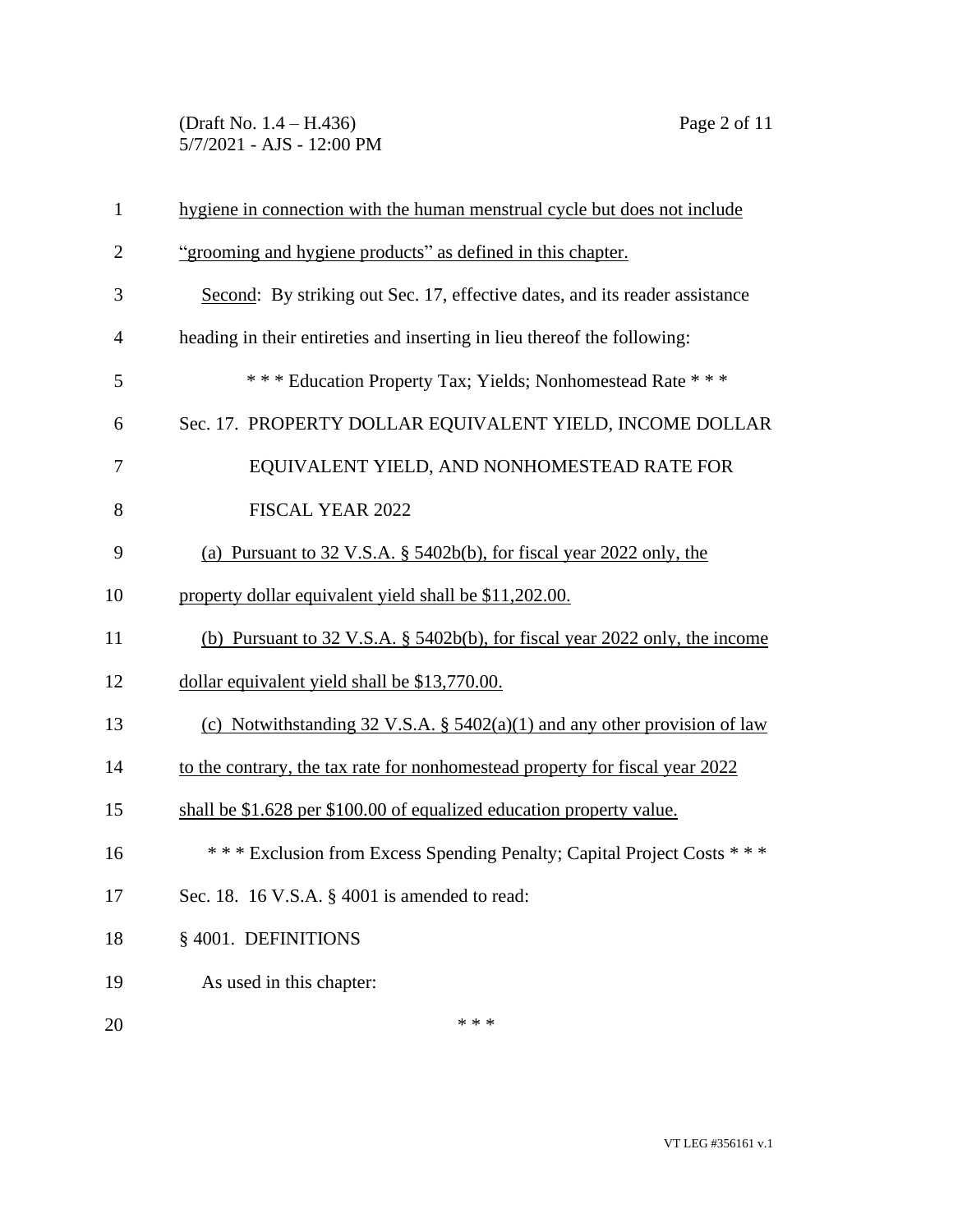## (Draft No. 1.4 – H.436) Page 3 of 11 5/7/2021 - AJS - 12:00 PM

| $\mathbf{1}$   | (6) "Education spending" means the amount of the school district                |
|----------------|---------------------------------------------------------------------------------|
| $\overline{2}$ | budget, any assessment for a joint contract school, career technical center     |
| 3              | payments made on behalf of the district under subsection 1561(b) of this title, |
| $\overline{4}$ | and any amount added to pay a deficit pursuant to 24 V.S.A. § 1523(b) that is   |
| 5              | paid for by the school district, but excluding any portion of the school budget |
| 6              | paid for from any other sources such as endowments, parental fundraising,       |
| 7              | federal funds, nongovernmental grants, or other State funds such as special     |
| 8              | education funds paid under chapter 101 of this title.                           |
| 9              | $(A)$ [Repealed.]                                                               |
| 10             | (B) For purposes of calculating excess spending pursuant to                     |
| 11             | 32 V.S.A. § 5401(12), "education spending" shall not include:                   |
| 12             | (i) Spending during the budget year for:                                        |
| 13             | (I) approved school capital construction for a project that                     |
| 14             | received preliminary approval under section 3448 of this title, including       |
| 15             | interest paid on the debt, provided the district shall not be reimbursed or     |
| 16             | otherwise receive State construction aid for the approved school capital        |
| 17             | construction; or                                                                |
| 18             | (II) spending on eligible school capital project costs pursuant to              |
| 19             | the State Board of Education's Rule 6134 for a project that received            |
| 20             | preliminary approval under section 3448 of this title.                          |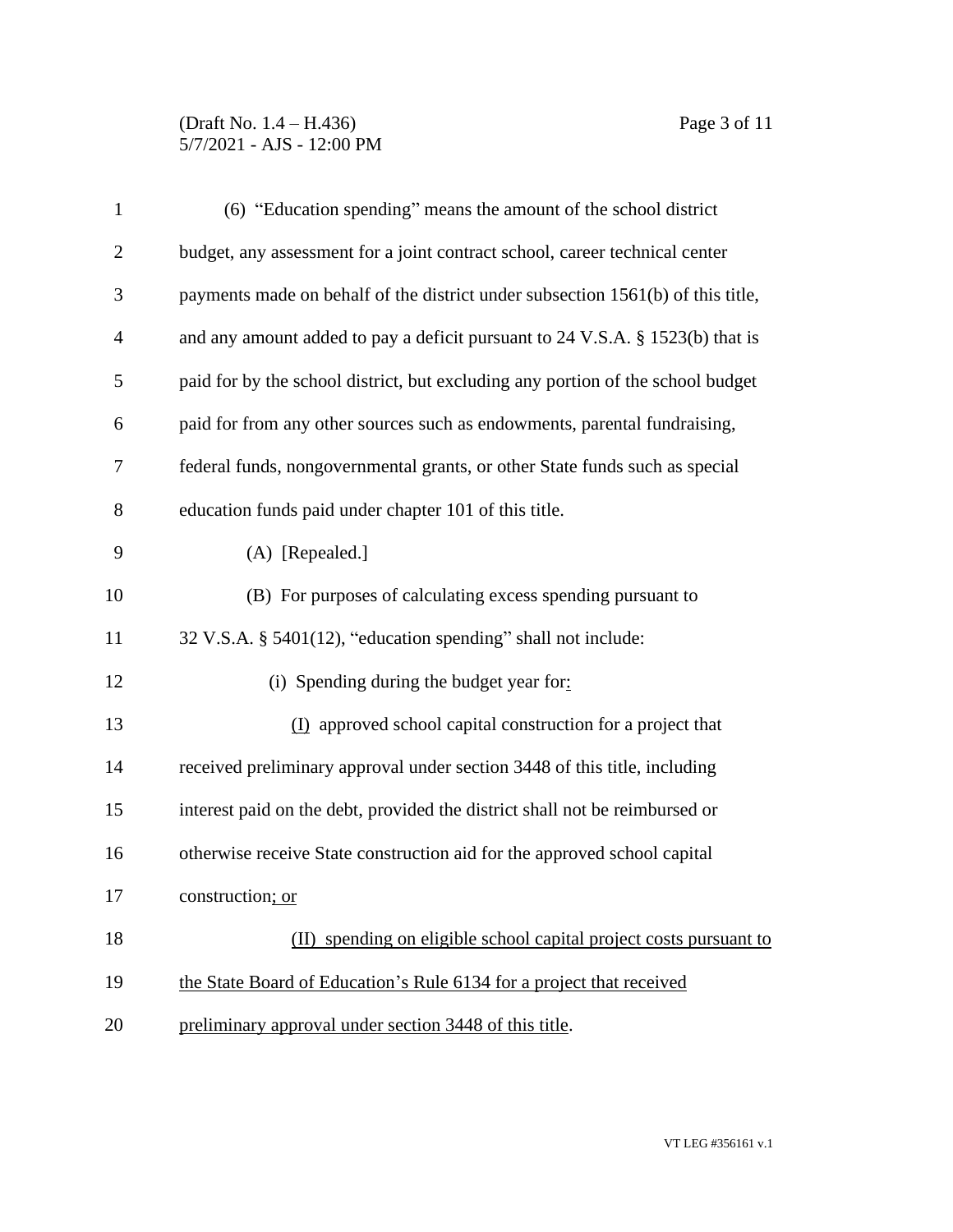## (Draft No. 1.4 – H.436) Page 4 of 11 5/7/2021 - AJS - 12:00 PM

| $\mathbf{1}$   | (ii) For a project that received final approval for State construction               |
|----------------|--------------------------------------------------------------------------------------|
| $\overline{2}$ | aid under chapter 123 of this title:                                                 |
| 3              | (I) spending for approved school capital construction during the                     |
| $\overline{4}$ | budget year that represents the district's share of the project, including interest  |
| 5              | paid on the debt; and or                                                             |
| 6              | (II) payment during the budget year of interest on funds                             |
| 7              | borrowed under subdivision $563(21)$ of this title in anticipation of receiving      |
| 8              | State aid for the project.                                                           |
| 9              | (iii) Spending that is approved school capital construction                          |
| 10             | spending or deposited into a reserve fund under 24 V.S.A. § 2804 to pay future       |
| 11             | approved school capital construction costs, including that portion of tuition        |
| 12             | paid to an independent school designated as the public high school of the            |
| 13             | school district pursuant to section 827 of this title for capital construction costs |
| 14             | by the independent school that has received approval from the State Board of         |
| 15             | Education, using the processes for preliminary approval of public school             |
| 16             | construction costs pursuant to subdivision $3448(a)(2)$ of this title.               |
| 17             | * * *                                                                                |
| 18             | *** Declining Enrollment; 3.5 Percent Hold Harmless ***                              |
| 19             | Sec. 19. 16 V.S.A. § 4010 is amended to read:                                        |
| 20             | §4010. DETERMINATION OF WEIGHTED MEMBERSHIP                                          |
| 21             | * * *                                                                                |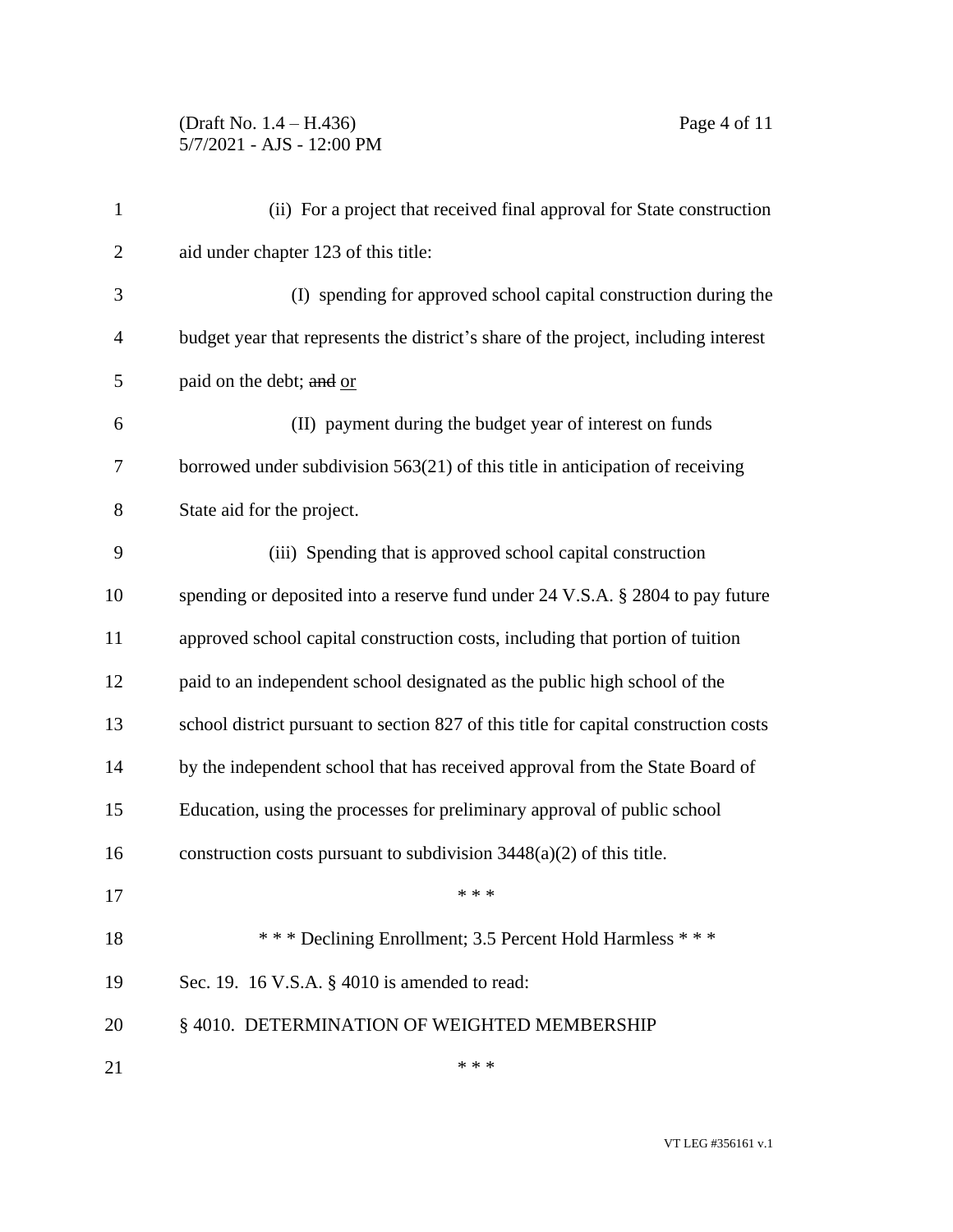(Draft No. 1.4 – H.436) Page 5 of 11 5/7/2021 - AJS - 12:00 PM

| $\mathbf{1}$   | (f) For purposes of determining weighted membership under this section, a          |
|----------------|------------------------------------------------------------------------------------|
| $\overline{2}$ | district's equalized pupils shall in no case be less than 96 and one-half percent  |
| 3              | of the actual number of equalized pupils in the district in the previous year,     |
| $\overline{4}$ | prior to making any adjustment under this section.                                 |
| 5              | * * *                                                                              |
| 6              | *** Small Schools Grants ***                                                       |
| 7              | Sec. 20. 16 V.S.A. $\S$ 4015 is amended to read                                    |
| 8              | * * *                                                                              |
| 9              | $(f)(1)$ Notwithstanding anything to the contrary in this section, a school        |
| 10             | district that received a small schools grant in fiscal year 2020 shall continue to |
| 11             | receive an annual small schools grant.                                             |
| 12             | (2) Payment of the grant under this subsection shall continue annually             |
| 13             | unless explicitly repealed by the General Assembly; provided, however, that        |
| 14             | the Secretary shall discontinue payment of the grant in the fiscal year            |
| 15             | following the cessation of operations of the school that made the district         |
| 16             | eligible for the small schools grant, and further provided that if the building    |
| 17             | that houses the school that made the district eligible for the small schools grant |
| 18             | is consolidated with another school into a renovated or new school building,       |
| 19             | then the Secretary shall continue to pay the grant during the repayment term of    |
| 20             | any bonded indebtedness incurred in connection with the consolidation-related      |
| 21             | renovation or construction.                                                        |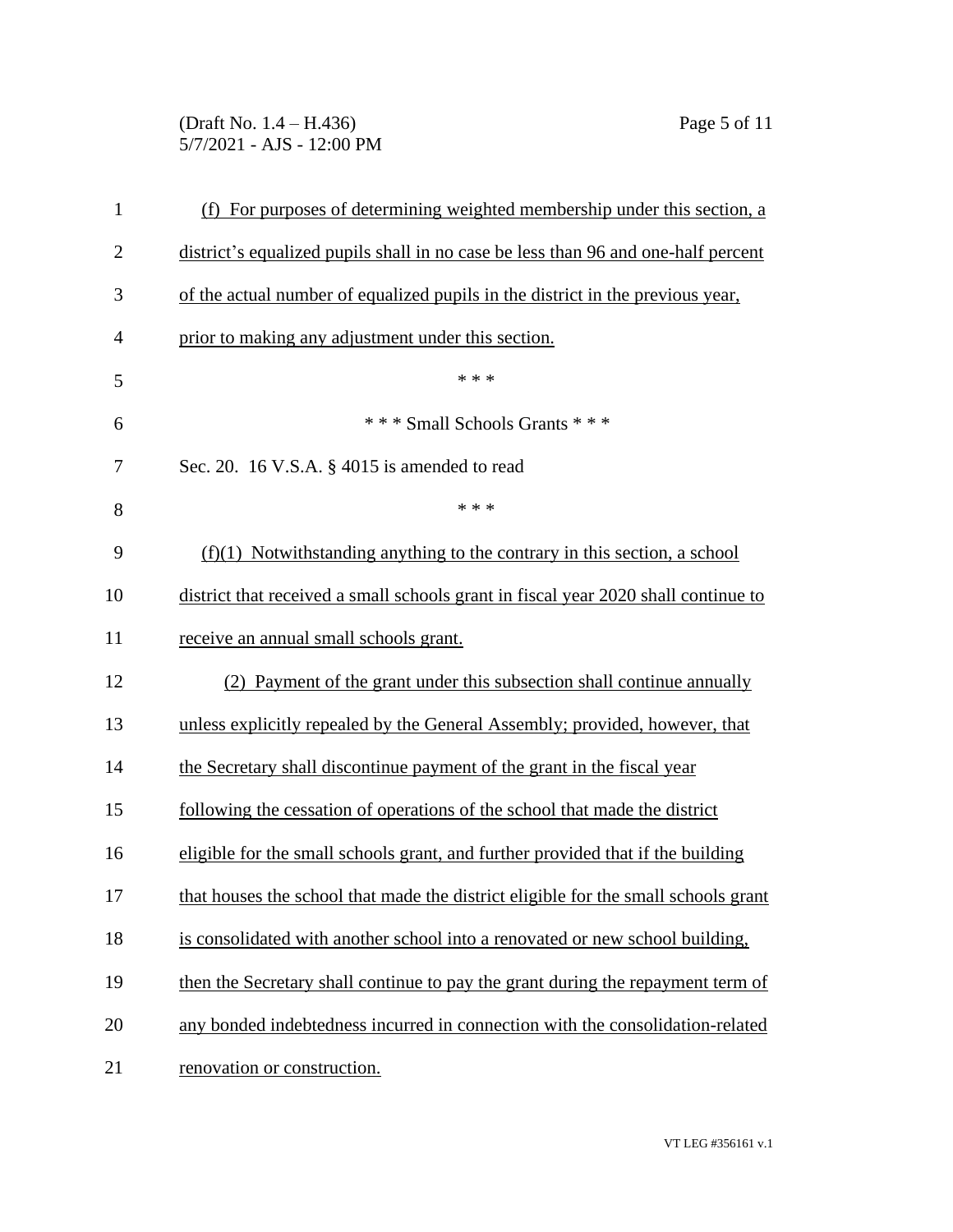(Draft No. 1.4 – H.436) Page 6 of 11 5/7/2021 - AJS - 12:00 PM

| $\mathbf{1}$   | (3) A school district that is eligible to receive an annual small schools           |
|----------------|-------------------------------------------------------------------------------------|
| $\overline{2}$ | grant under this subsection shall not also be eligible to receive a small school    |
| 3              | grant or its equivalent under subsection (b) of this section or under any other     |
| 4              | provision of law.                                                                   |
| 5              | *** Department of Taxes; Property Data Reports ***                                  |
| 6              | Sec. 21. COMMERCIAL PROPERTY APPRAISAL PROPOSAL                                     |
| 7              | On or before January 15, 2022, the Commissioner of Taxes, in consultation           |
| 8              | with the Vermont League of Cities and Towns, shall submit a proposal,               |
| 9              | including proposed legislation, to the House Committees on Government               |
| 10             | Operations and on Ways and Means and the Senate Committees on Finance               |
| 11             | and on Government Operations that recommends ways to assist towns with              |
| 12             | appraising high-value or unique commercial properties, including property           |
| 13             | owned by utilities. In making the proposal required under this section, the         |
| 14             | Commissioner shall consider the recommendations contained in the Final              |
| 15             | Report of the Vermont Tax Structure Commission dated February 8, 2021               |
| 16             | relating to appraisals, including the possibility of creating a State appraisal and |
| 17             | litigation assistance program.                                                      |
| 18             | Sec. 22. REPORT; DEPARTMENT OF TAXES; SECONDARY                                     |
| 19             | <b>RESIDENCES</b>                                                                   |
| 20             | On or before January 15, 2022, the Commissioner of Taxes, in consultation           |
| 21             | with the Vermont League of Cities and Towns and the Vermont Municipal               |
|                |                                                                                     |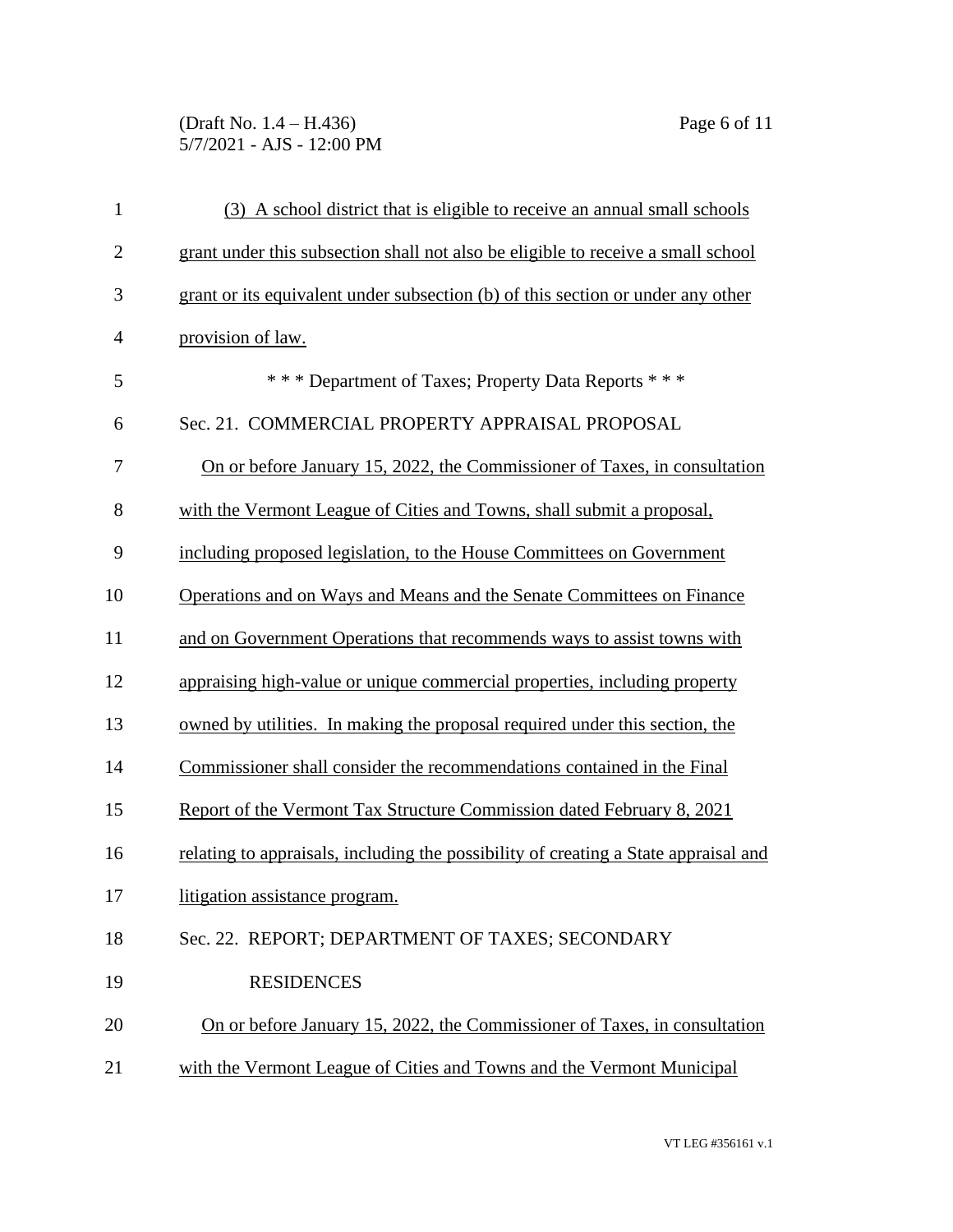(Draft No. 1.4 – H.436) Page 7 of 11 5/7/2021 - AJS - 12:00 PM

| 1              | Clerks' and Treasurers' Association, shall submit a report to the House            |
|----------------|------------------------------------------------------------------------------------|
| $\overline{2}$ | Committee on Ways and Means and the Senate Committee on Finance                    |
| 3              | proposing options to collect and report data annually on the number and grand      |
| $\overline{4}$ | list value of secondary residences located within this State. The report           |
| 5              | required under this section shall include the following recommendations:           |
| 6              | (1) a definition for "secondary residences" to determine the new grand             |
| 7              | list classification of properties that would be subject to data collection and     |
| 8              | reporting;                                                                         |
| 9              | (2) a structure and an implementation plan for collecting and reporting            |
| 10             | data on secondary residences as part of the grand list, including the State entity |
| 11             | or State and municipal entities that would conduct the data collection and         |
| 12             | reporting; and                                                                     |
| 13             | (3) initial and on-going education and guidance for municipalities and             |
| 14             | listers.                                                                           |
| 15             | *** Annual Link to Federal Statutes ***                                            |
| 16             | Sec. 23. 32 V.S.A. § 5824 is amended to read:                                      |
| 17             | § 5824. ADOPTION OF FEDERAL INCOME TAX LAWS                                        |
| 18             | The statutes of the United States relating to the federal income tax, as in        |
| 19             | effect on December 31, 2020 March 31, 2021, but without regard to federal          |
| 20             | income tax rates under 26 U.S.C. § 1, are hereby adopted for the purpose of        |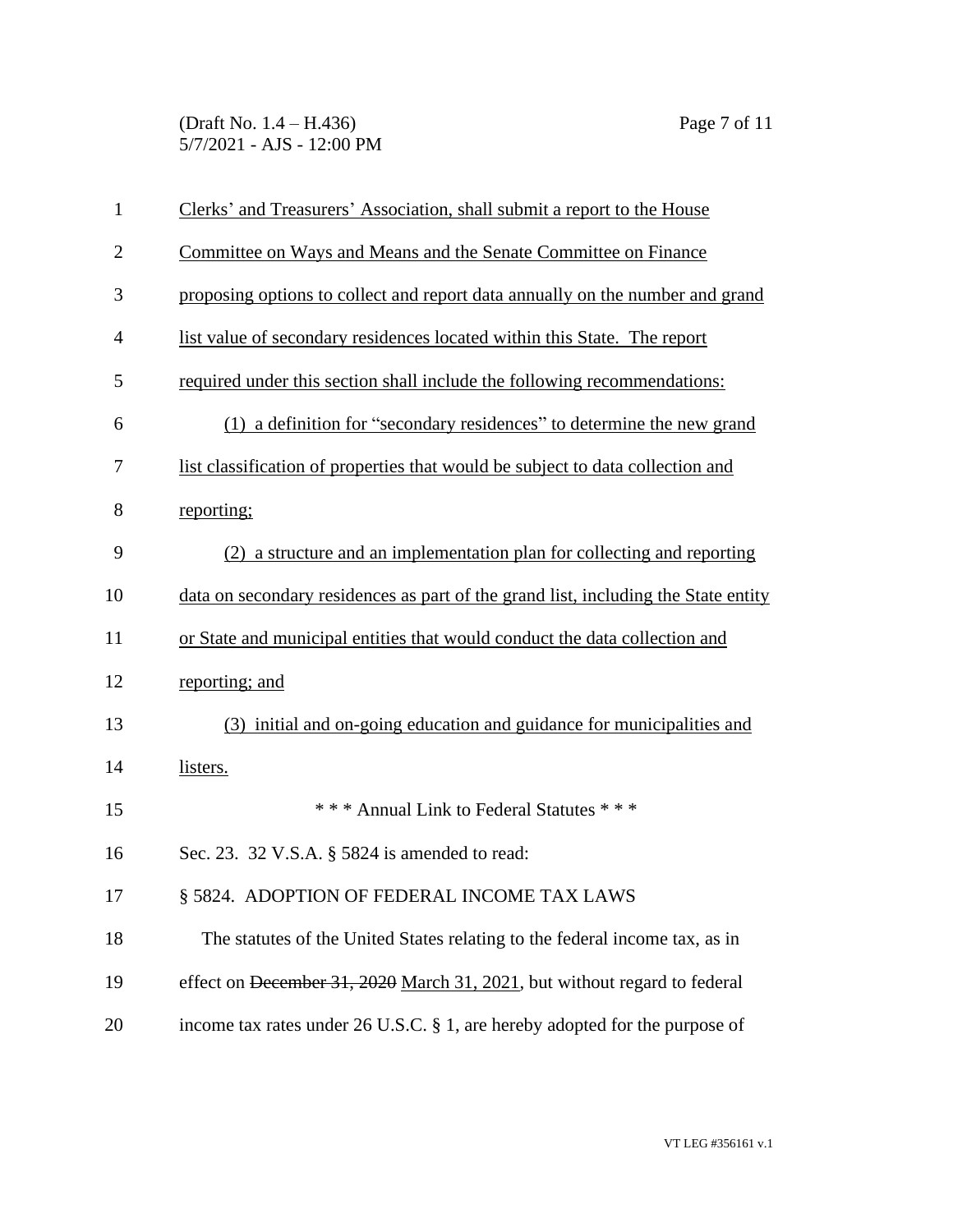(Draft No. 1.4 – H.436) Page 8 of 11 5/7/2021 - AJS - 12:00 PM

| $\mathbf{1}$   | computing the tax liability under this chapter, and shall continue in effect as    |
|----------------|------------------------------------------------------------------------------------|
| $\overline{2}$ | adopted until amended, repealed, or replaced by act of the General Assembly.       |
| 3              | Sec. 24. 32 V.S.A. § 7402(8) is amended to read:                                   |
| 4              | (8) "Laws of the United States" means the U.S. Internal Revenue Code               |
| 5              | of 1986, as amended through December 31, 2020 <del>, which shall continue in</del> |
| 6              | effect as adopted until amended, repealed, or replaced by act of the General       |
| 7              | <b>Assembly.</b> As used in this chapter, "Internal Revenue Code" has the same     |
| 8              | meaning as "laws of the United States" as defined in this subdivision. The date    |
| 9              | through which amendments to the U.S. Internal Revenue Code of 1986 are             |
| 10             | adopted under this subdivision shall continue in effect until amended, repealed,   |
| 11             | or replaced by act of the General Assembly.                                        |
| 12             | Sec. 25. REPEAL; FORGIVEN PAYROLL PROTECTION PROGRAM                               |
| 13             | LOANS INCLUDED IN TAXABLE INCOME                                                   |
| 14             | 2021 Acts and Resolves No. 9, Sec. 23c (forgiven PPP loans included in             |
| 15             | taxable income) is repealed.                                                       |
| 16             | * * * Tax Increment Financing Districts * * *                                      |
| 17             | Sec. 26. 32 V.S.A. $\S$ 5404a(1) is amended to read:                               |
| 18             | (1) The State Auditor of Accounts shall conduct performance audits of all          |
| 19             | tax increment financing districts according to a schedule, which will be arrived   |
| 20             | at in consultation with the Vermont Economic Progress Council. The cost of         |
| 21             | conducting each audit shall be considered a "related cost" as defined in 24        |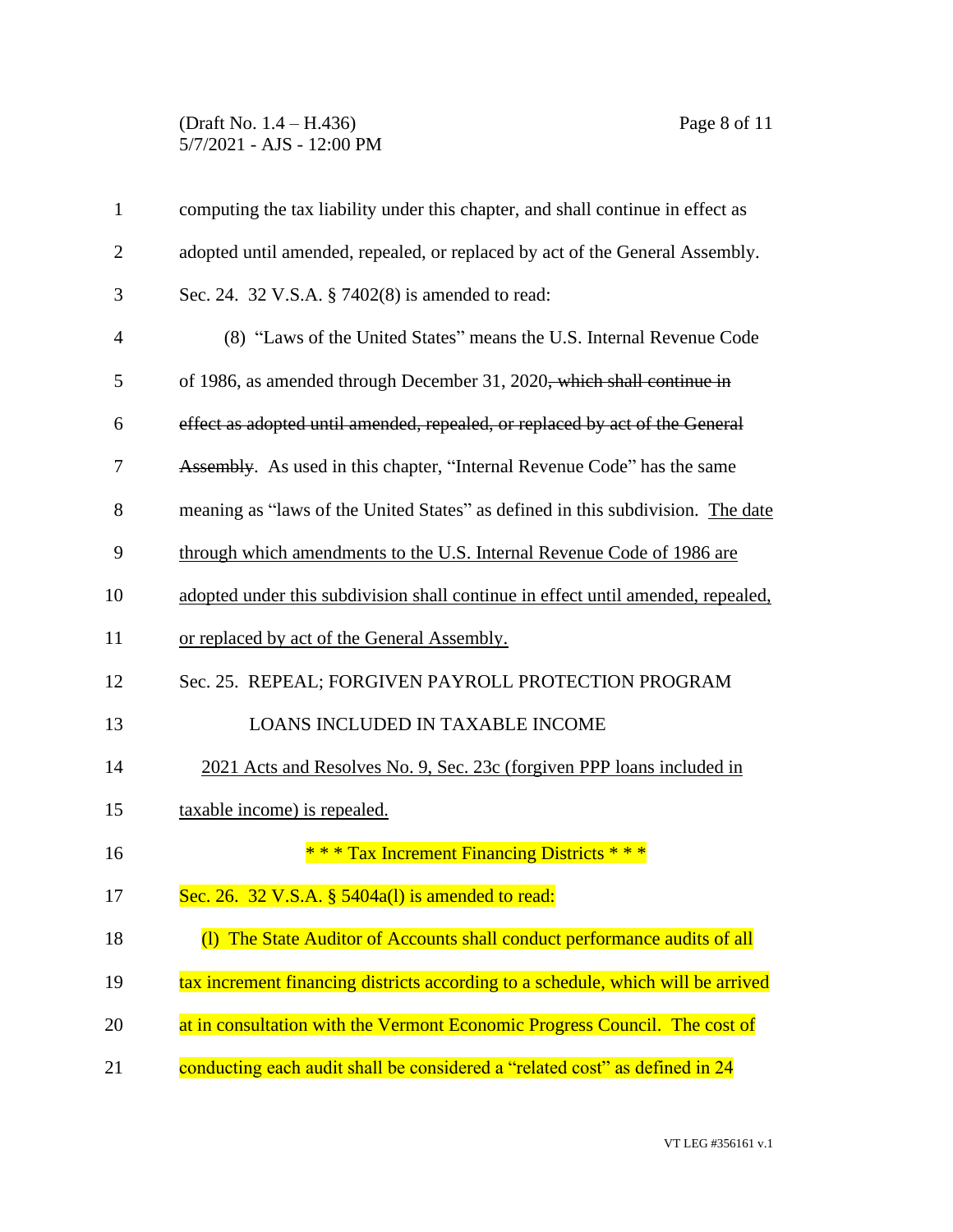(Draft No. 1.4 – H.436) Page 9 of 11 5/7/2021 - AJS - 12:00 PM

| 1              | V.S.A. § 1891(6) and shall be billed back to the municipality. Audits             |
|----------------|-----------------------------------------------------------------------------------|
| $\overline{2}$ | conducted pursuant to this subsection shall include a review of a municipality's  |
| 3              | adherence to relevant statutes and rules adopted by the Vermont Economic          |
| $\overline{4}$ | Progress Council pursuant to subsection (j) of this section, an assessment of     |
| 5              | record keeping related to revenues and expenditures, and a validation of the      |
| 6              | portion of the tax increment retained by the municipality and used for debt       |
| 7              | repayment and the portion directed to the Education Fund.                         |
| 8              | $(1)(A)$ For municipalities with a district created prior to January 1,           |
| 9              | 2006 and a debt repayment schedule that anticipates retention of education        |
| 10             | increment beyond fiscal year 2016, an audit shall be conducted when               |
| 11             | approximately three-quarters of the period for retention of education increment   |
| 12             | has elapsed, and at the end of that same period, an audit shall be conducted for  |
| 13             | the final one-quarter period for retention of education increment, except that    |
| 14             | for the Milton Catamount/Husky district and the Burlington Waterfront district    |
| 15             | only a final audit shall be conducted to cover the period from the effective date |
| 16             | of the rules pursuant to subdivision $(i)(1)$ of this section to the end of the   |
| 17             | retention period.                                                                 |
| 18             | $(B)$ Notwithstanding subdivision $(1)(A)$ of this subsection, the audit          |
| 19             | schedule for the Burlington Waterfront Tax Increment Financing District shall     |
| 20             | be as follows:                                                                    |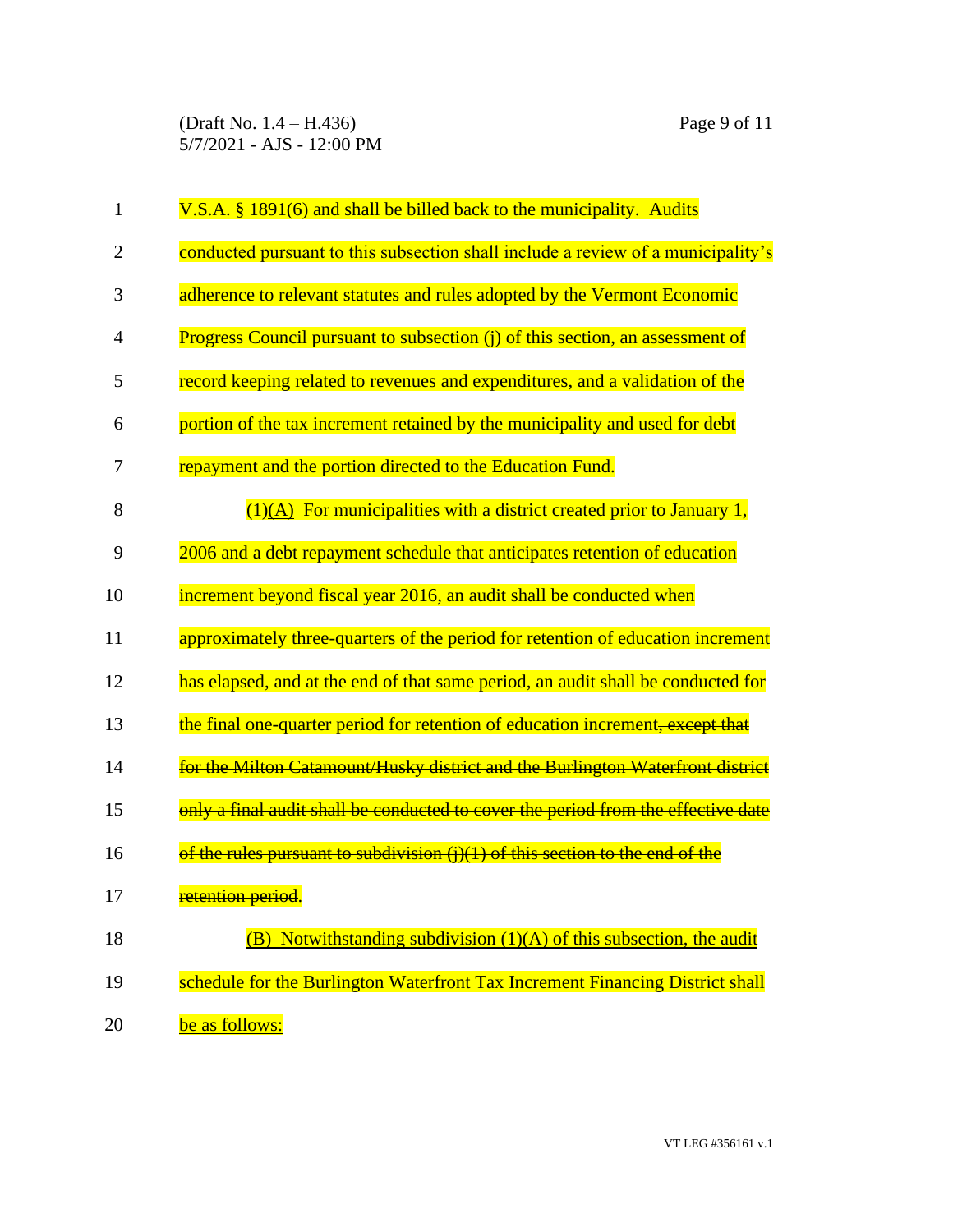(Draft No. 1.4 – H.436) Page 10 of 11 5/7/2021 - AJS - 12:00 PM

| 1              | an audit shall be conducted not less than 5 years after the<br>(i)                 |
|----------------|------------------------------------------------------------------------------------|
| $\overline{2}$ | effective date of the rules adopted pursuant subdivision $(i)(1)$ of this section; |
| 3              | (ii) an audit shall be conducted not more than three years from the                |
| $\overline{4}$ | date debt is incurred as allowed by 2020 Acts and Resolves No. 175, Sec. 29        |
| 5              | (4);                                                                               |
| 6              | (iii) a final audit shall be conducted at the end of the retention                 |
| 7              | period for the District.                                                           |
| 8              | * * *                                                                              |
| 9              | * * * Effective Dates * * *                                                        |
| 10             | Sec. 27. EFFECTIVE DATES                                                           |
| 11             | This act shall take effect on July 1, 2021, except:                                |
| 12             | (1) Sec. 1 (taxable meal facilitators) shall take effect on August 1, 2021.        |
| 13             | (2) Notwithstanding 1 V.S.A. § 214, Sec. 2 (alcoholic beverages) shall             |
| 14             | take effect retroactively on April 1, 2021 and apply to sales made on and after    |
| 15             | April 1, 2021.                                                                     |
| 16             | (3) Notwithstanding 1 V.S.A. § 214, Secs. 9–10 (current use contingent             |
| 17             | lien and subordination fee) and 11 (tax expenditure; statutory purpose) shall      |
| 18             | take effect retroactively on July 1, 2020. Secs. 9-10 shall take effect            |
| 19             | retroactively to correct an erroneous technical revision to 2019 Acts and          |
| 20             | Resolves, No. 20, Sec. 109(a).                                                     |